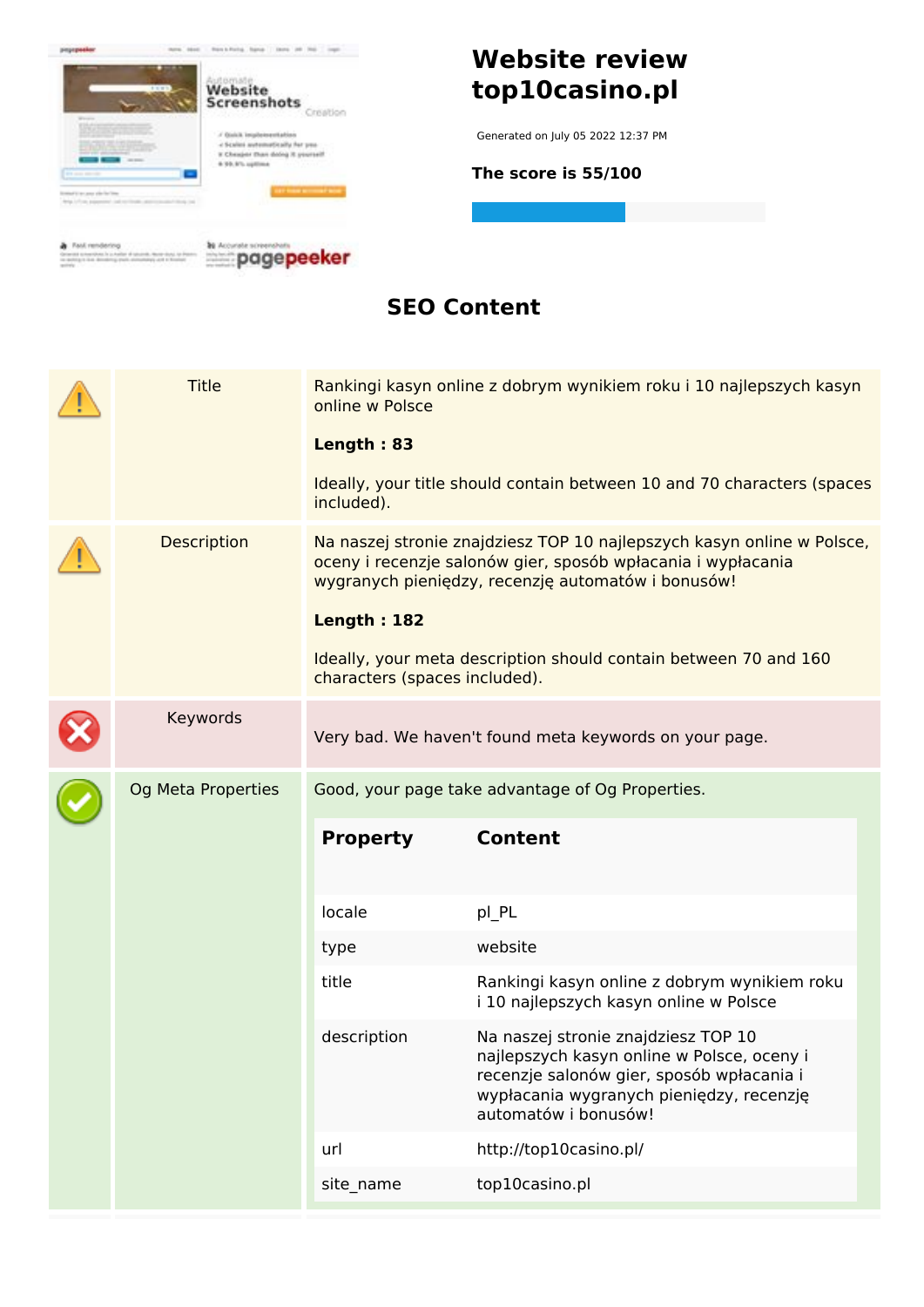### **SEO Content**

| Headings               | H1<br>1                                            | H2<br>11                                                                                                                                                                                                                                                                                                                                                    | H <sub>3</sub><br>0 | Η4<br>0 | <b>H5</b><br>0                                                                                                                            | H <sub>6</sub><br>0 |
|------------------------|----------------------------------------------------|-------------------------------------------------------------------------------------------------------------------------------------------------------------------------------------------------------------------------------------------------------------------------------------------------------------------------------------------------------------|---------------------|---------|-------------------------------------------------------------------------------------------------------------------------------------------|---------------------|
|                        | płacą                                              | • [H1] Ranking kasyn online w Polsce w 2022<br>· [H2] Dlaczego możesz uwierzyć w tę listę?<br>• [H2] Rating kasyn licencjonowanych<br>• [H2] Co to jest kasyno online?<br>· [H2] Asortyment gier na prawdziwe pieniądze<br>• [H2] Gry na żywo z krupierami<br>• [H2] Gry planszowe<br>• [H2] Sloty<br>• [H2] Informacje zwrotne od graczy<br>• [H2] Wniosek |                     |         | • [H2] Bonusy najlepszych kasyn online w Polsce 2022<br>· [H2] Kasyna internetowe o dobrej reputacji, które faktycznie                    |                     |
| Images                 | We found 147 images on this web page.              |                                                                                                                                                                                                                                                                                                                                                             |                     |         | 109 alt attributes are empty or missing. Add alternative text so that<br>search engines can better understand the content of your images. |                     |
| <b>Text/HTML Ratio</b> | Ratio: 18%<br>lower than 25 percent.               |                                                                                                                                                                                                                                                                                                                                                             |                     |         | Good, this page's ratio of text to HTML code is higher than 15, but                                                                       |                     |
| Flash                  |                                                    |                                                                                                                                                                                                                                                                                                                                                             |                     |         | Perfect, no Flash content has been detected on this page.                                                                                 |                     |
| Iframe                 | Great, there are no Iframes detected on this page. |                                                                                                                                                                                                                                                                                                                                                             |                     |         |                                                                                                                                           |                     |

### **SEO Links**

| <b>URL Rewrite</b>                | Good. Your links looks friendly!                           |
|-----------------------------------|------------------------------------------------------------|
| Underscores in the<br><b>URLs</b> | Perfect! No underscores detected in your URLs.             |
| In-page links                     | We found a total of 110 links including 0 link(s) to files |
| <b>Statistics</b>                 | External Links: noFollow 0%                                |
|                                   | External Links: Passing Juice 0.91%                        |
|                                   | Internal Links 99.09%                                      |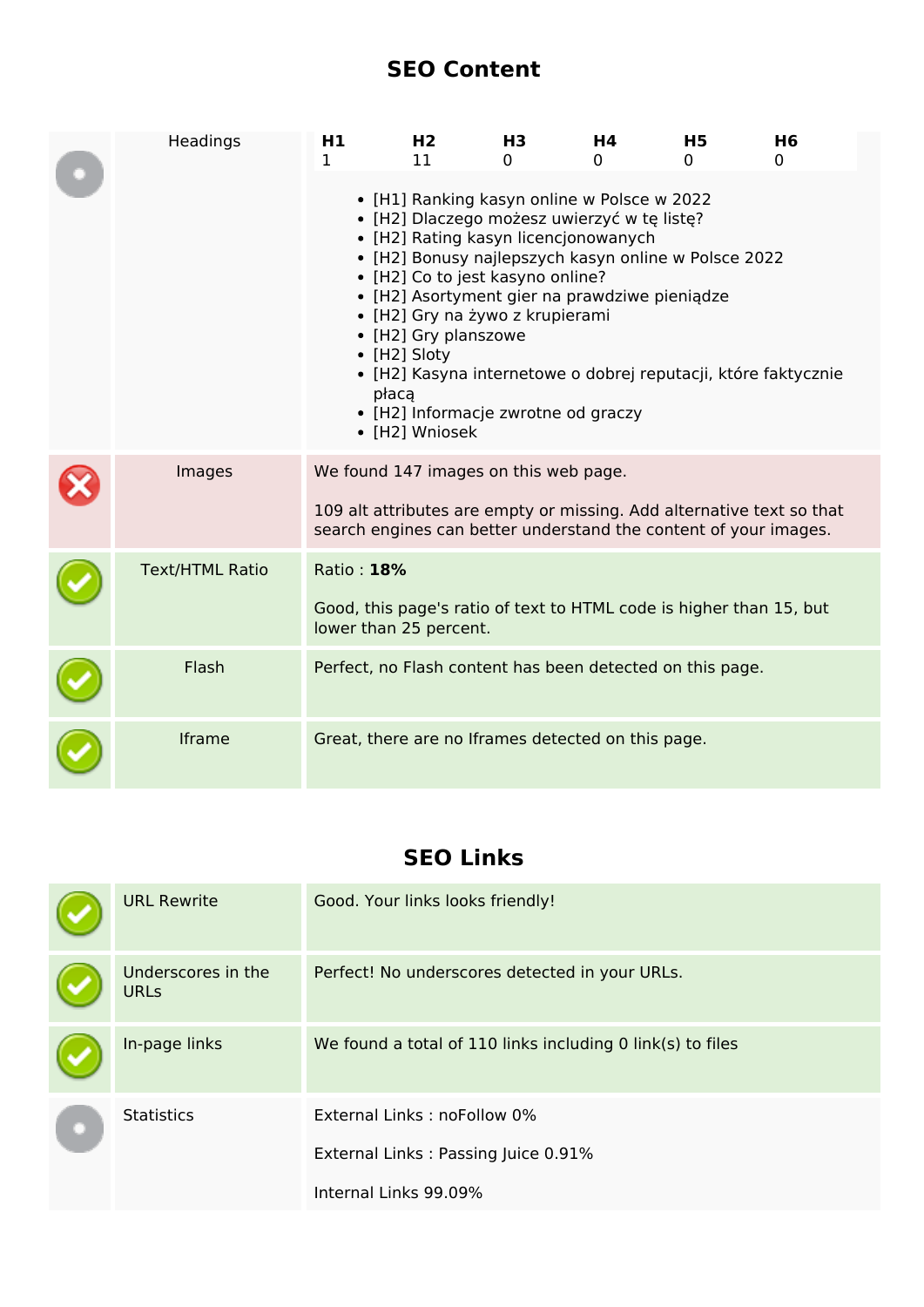| <b>Anchor</b>                           | <b>Type</b> | Juice         |
|-----------------------------------------|-------------|---------------|
| <b>Freespiny</b>                        | Internal    | Passing Juice |
| Premie bez depozytu                     | Internal    | Passing Juice |
| Kasyno na pieniądze                     | Internal    | Passing Juice |
| Darmowe kasyno                          | Internal    | Passing Juice |
| Nowe kasyna                             | Internal    | Passing Juice |
| Legalne kasyna                          | Internal    | Passing Juice |
| Kasyna mobilne                          | Internal    | Passing Juice |
| Live casino                             | Internal    | Passing Juice |
| Polityka przetwarzania danych osobowych | Internal    | Passing Juice |
| Play now                                | Internal    | noFollow      |
| Play now                                | Internal    | noFollow      |
| Play now                                | Internal    | noFollow      |
| Play now                                | Internal    | noFollow      |
| Play now                                | Internal    | noFollow      |
| Play now                                | Internal    | noFollow      |
| Play now                                | Internal    | noFollow      |
| Play now                                | Internal    | noFollow      |
| Play now                                | Internal    | noFollow      |
| Play now                                | Internal    | noFollow      |
| Bonusu bez depozytu                     | Internal    | Passing Juice |
| <b>More</b>                             | Internal    | Passing Juice |
| <b>Get bonus</b>                        | Internal    | Passing Juice |
| Cashback                                | Internal    | Passing Juice |
| <b>More</b>                             | Internal    | Passing Juice |
| <b>Bonus depozytowy</b>                 | Internal    | Passing Juice |
| <b>More</b>                             | Internal    | Passing Juice |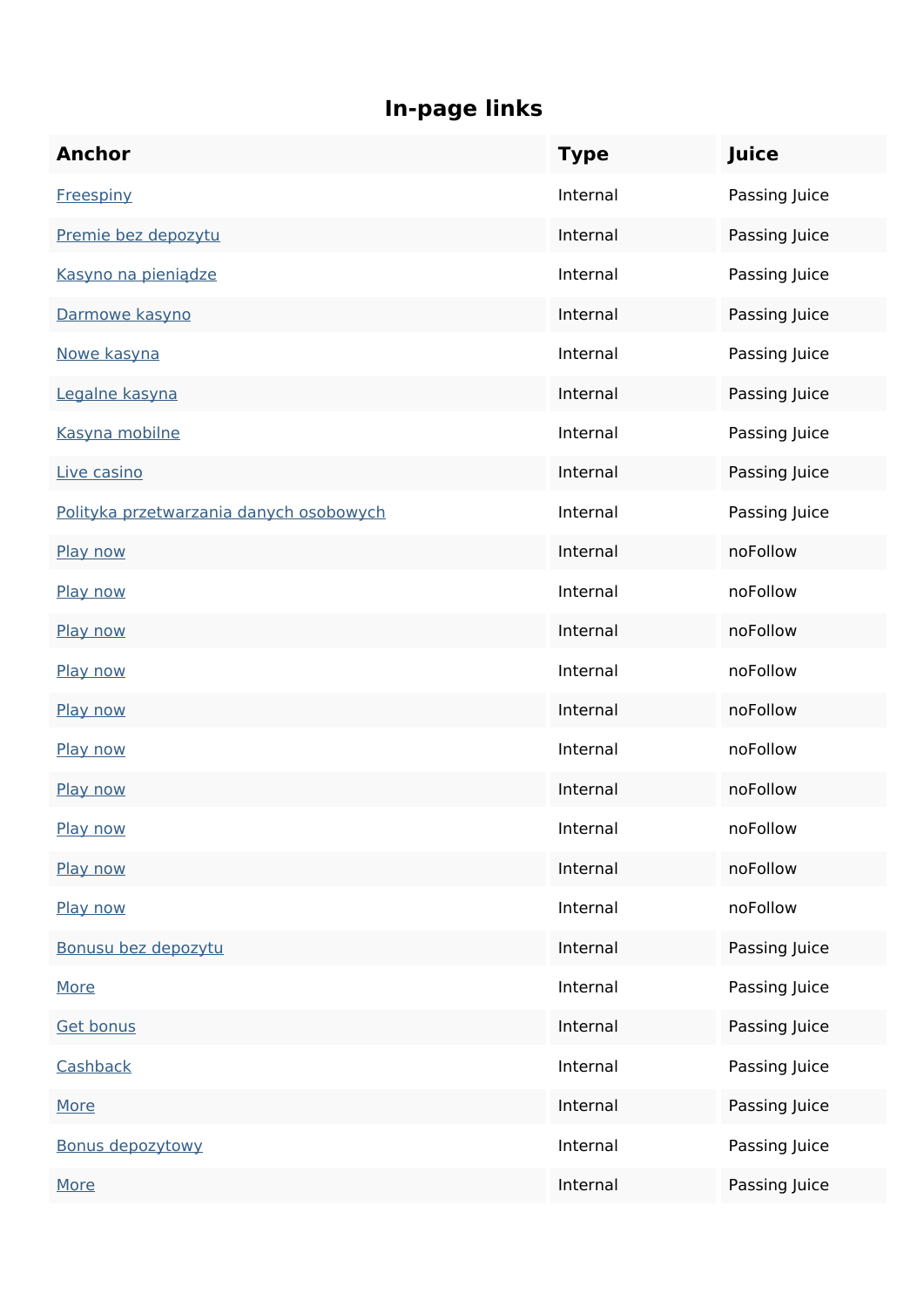| <b>NetEnt</b>                    | Internal | Passing Juice |
|----------------------------------|----------|---------------|
| Who's The Bride                  | Internal | Passing Juice |
| Ozzy Osbourne                    | Internal | Passing Juice |
| The Wolf's Bane                  | Internal | Passing Juice |
| <b>Reel Steal</b>                | Internal | Passing Juice |
| <b>Reel Rush 2</b>               | Internal | Passing Juice |
| <b>Victorious MAX</b>            | Internal | Passing Juice |
| <b>Twin Happiness</b>            | Internal | Passing Juice |
| <b>Sweety Honey Fruity</b>       | Internal | Passing Juice |
| Conan                            | Internal | Passing Juice |
| <b>Imperial Riches</b>           | Internal | Passing Juice |
| <b>Yggdrasil Gaming</b>          | Internal | Passing Juice |
| 9k Yeti                          | Internal | Passing Juice |
| <b>Relax Gaming</b>              | Internal | Passing Juice |
| <b>Big Bounty Bill</b>           | Internal | Passing Juice |
| <b>Red Tiger Gaming</b>          | Internal | Passing Juice |
| <b>Dynamite Riches</b>           | Internal | Passing Juice |
| Aldo's lourney                   | Internal | Passing Juice |
| <b>Mystery Reels Power Reels</b> | Internal | Passing Juice |
| Age of Asgard                    | Internal | Passing Juice |
| Dragon's Luck Megaways           | Internal | Passing Juice |
| Da Vinci's Mystery               | Internal | Passing Juice |
| <b>Tower Tumble</b>              | Internal | Passing Juice |
| <b>Mega Rise</b>                 | Internal | Passing Juice |
| It's Time                        | Internal | Passing Juice |
| <b>Fruit Snap</b>                | Internal | Passing Juice |
| Thunderkick                      | Internal | Passing Juice |
| <b>Divine Lotus</b>              | Internal | Passing Juice |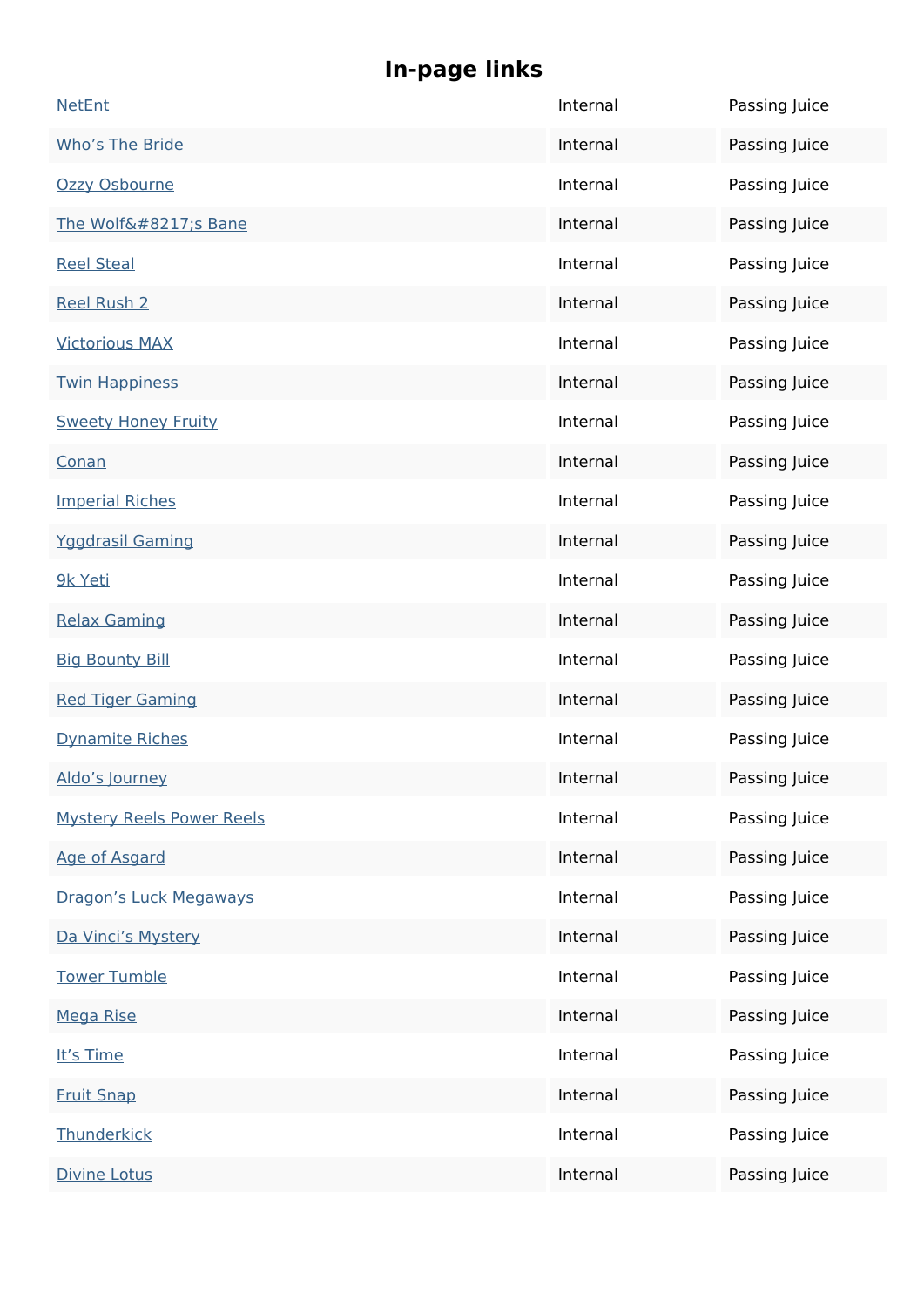| <b>Wild Elements</b>                              | Internal | Passing Juice |
|---------------------------------------------------|----------|---------------|
| Lilith's Inferno                                  | Internal | Passing Juice |
| <b>Riders of the Storm</b>                        | Internal | Passing Juice |
| <b>Well Of Wishes</b>                             | Internal | Passing Juice |
| Dragon's Fire MegaWays                            | Internal | Passing Juice |
| Let's Get Ready To Rumble                         | Internal | Passing Juice |
| <b>Sahara Nights</b>                              | Internal | Passing Juice |
| top10casino.pl/                                   | Internal | noFollow      |
| 1x2gaming                                         | Internal | Passing Juice |
| 24 All Time                                       | Internal | Passing Juice |
| 24nonStop                                         | Internal | Passing Juice |
| Abagoos                                           | Internal | Passing Juice |
| <b>Access Bank</b>                                | Internal | Passing Juice |
| <b>AdvCash</b>                                    | Internal | Passing Juice |
| <b>AGMO</b>                                       | Internal | Passing Juice |
| <b>Airtel</b>                                     | Internal | Passing Juice |
| <b>Aktia</b>                                      | Internal | Passing Juice |
| Alfa-Click                                        | Internal | Passing Juice |
| 100% up to 3,600 PLN + 200 Free Spins (40 FS x 5) | Internal | Passing Juice |
| <b>Bonus powitalny BetSafe casino</b>             | Internal | Passing Juice |
| Reload bonus Spinia                               | Internal | Passing Juice |
| <b>Bonus powitalny Spinia</b>                     | Internal | Passing Juice |
| Bonus powitalny w wysokości do 500 zł             | Internal | Passing Juice |
| 1 free spin bez depozytu                          | Internal | Passing Juice |
| 100% bonus za pierwszy depozyt                    | Internal | Passing Juice |
| Microgaming                                       | Internal | Passing Juice |
| <b>Belatra Games</b>                              | Internal | Passing Juice |
| <b>Amatic Industries</b>                          | Internal | Passing Juice |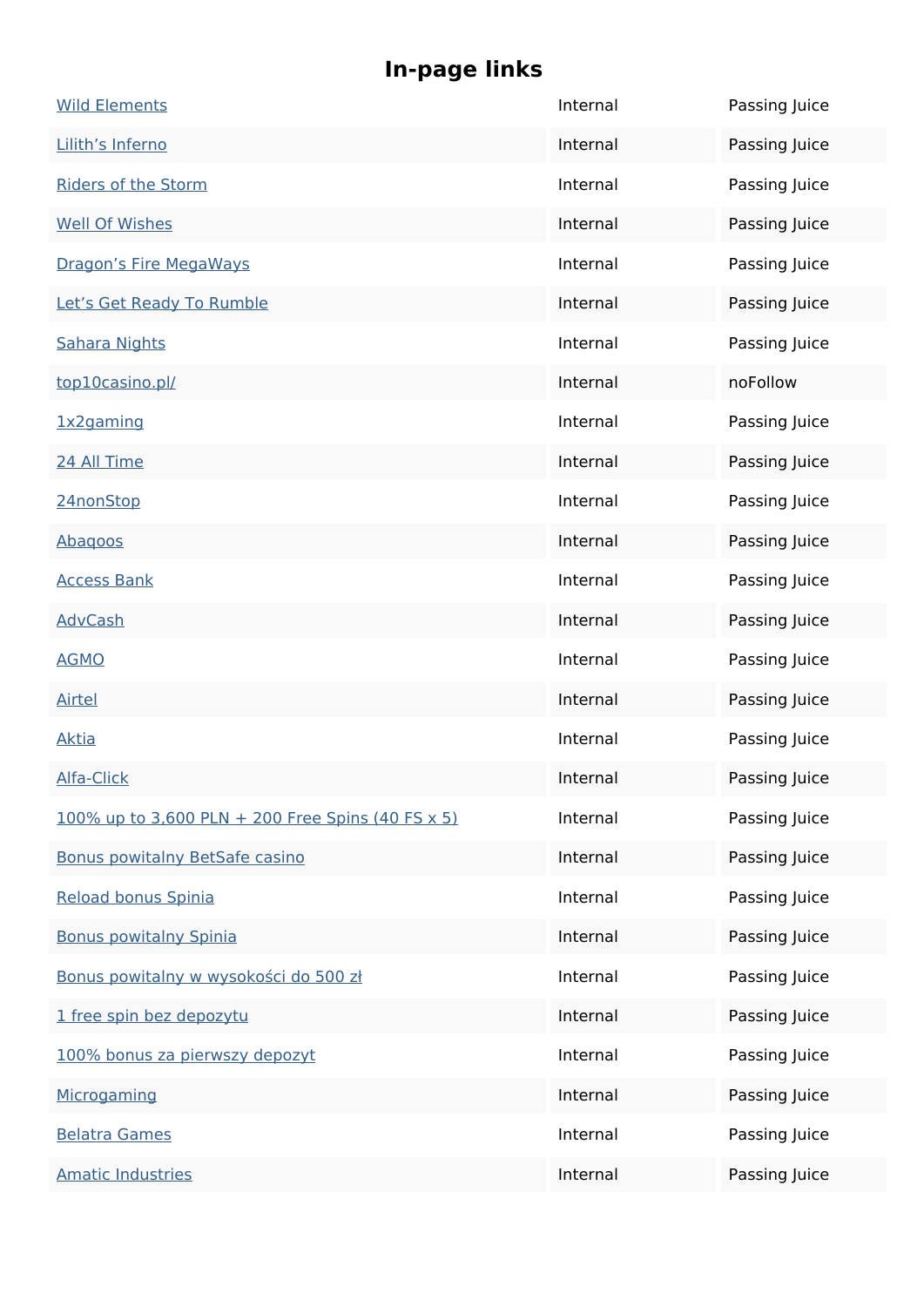| Playtech                                 | Internal | Passing Juice |
|------------------------------------------|----------|---------------|
| Play'n GO                                | Internal | Passing Juice |
| <b>Betsoft</b>                           | Internal | Passing Juice |
| <b>Pragmatic Play</b>                    | Internal | Passing Juice |
| Darmowe spiny czekają na Ciebie w Bingo! | Internal | Passing Juice |
| 15% cashback co tydzień w Live casino    | Internal | Passing Juice |
| Android kasyna online                    | Internal | Passing Juice |
| Iphone kasyna online                     | Internal | Passing Juice |
| Zdrapki online                           | Internal | Passing Juice |
| Poker online                             | Internal | Passing Juice |
| Gry w kasynie online                     | Internal | Passing Juice |
| <b>Baccarat</b>                          | Internal | Passing Juice |
| <b>Bingo online</b>                      | Internal | Passing Juice |
| <b>Blackjack online</b>                  | Internal | Passing Juice |
| <b>Online Craps</b>                      | Internal | Passing Juice |
| Online keno                              | Internal | Passing Juice |
| <b>Online Pai Gow</b>                    | Internal | Passing Juice |
| <b>Online Solitaire</b>                  | Internal | Passing Juice |
| Ruletka online                           | Internal | Passing Juice |
| Bonusy w kasynie                         | Internal | Passing Juice |
| <b>Bonus powitalny</b>                   | Internal | Passing Juice |
| polityka prywatności                     | Internal | noFollow      |
| Akceptuj                                 | Internal | Passing Juice |
| Ξ                                        | External | Passing Juice |
| Graj online                              | Internal | Passing Juice |
| Graj online                              | Internal | Passing Juice |
| Graj online                              | Internal | Passing Juice |
| Graj online                              | Internal | Passing Juice |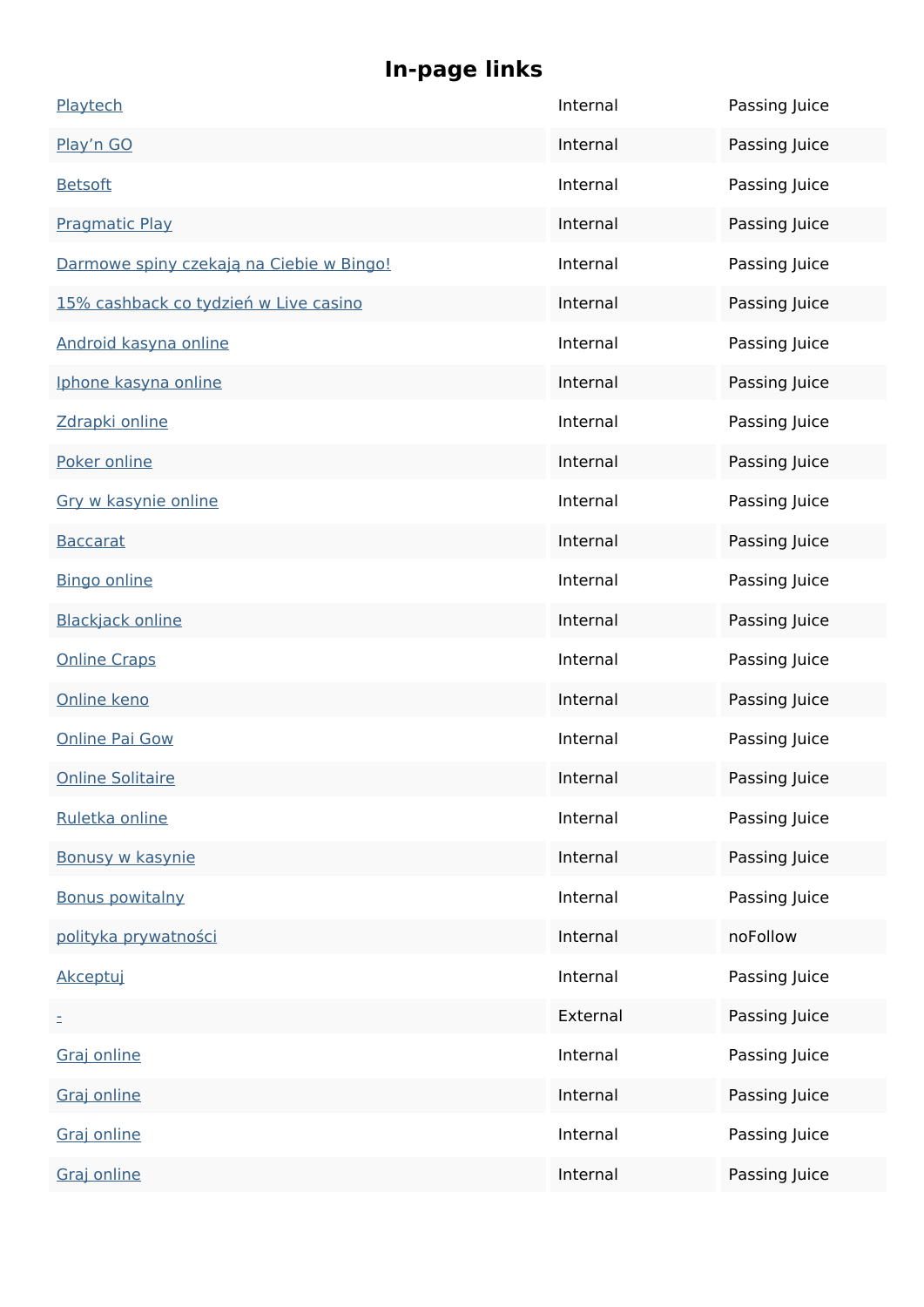## **SEO Keywords**

# Keywords Cloud casino się now bonus play kasyn jest gaming Online kasyna

## **Keywords Consistency**

| <b>Keyword</b> | <b>Content</b> | <b>Title</b> | <b>Keywords</b> | <b>Descripti</b><br>on | <b>Headings</b> |
|----------------|----------------|--------------|-----------------|------------------------|-----------------|
| online         | 40             | النظار       | ×               |                        |                 |
| play           | 29             | ×            | ×               | ×                      | ×               |
| casino         | 28             | ×            | ×               | ×                      | ×               |
| jest           | 25             | ×            | ×               | ×                      |                 |
| gaming         | 20             | ×            | ×               | ×                      | ×               |

### **Usability**

| Url                | Domain: top10casino.pl<br>Length: $14$            |
|--------------------|---------------------------------------------------|
| Favicon            | Great, your website has a favicon.                |
| Printability       | We could not find a Print-Friendly CSS.           |
| Language           | You have not specified the language.              |
| <b>Dublin Core</b> | This page does not take advantage of Dublin Core. |

#### **Document**

| $\blacktriangledown$ | Doctype  | HTML 5                                   |
|----------------------|----------|------------------------------------------|
|                      | Encoding | Perfect. Your declared charset is UTF-8. |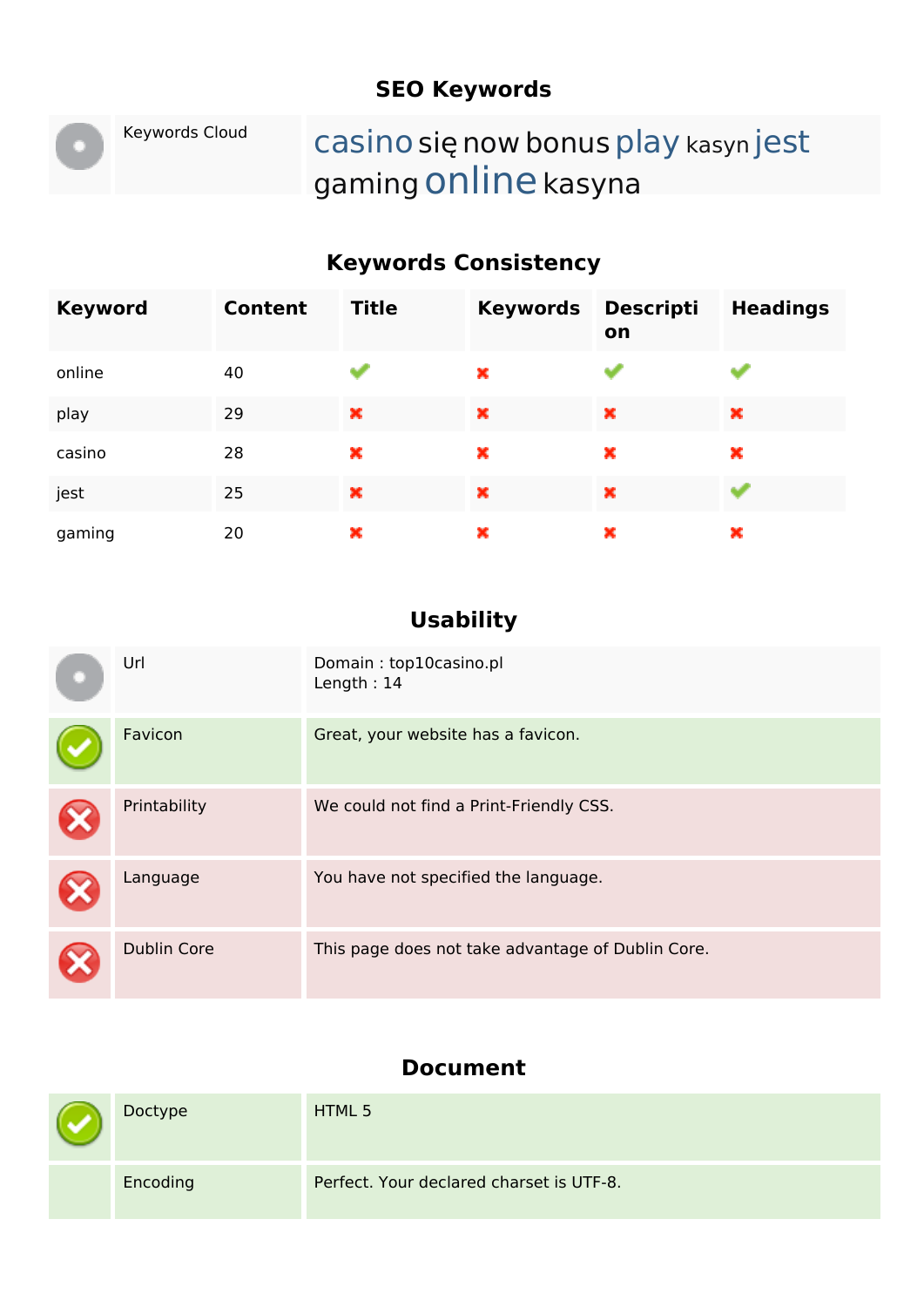### **Document**

| <b>W3C Validity</b>    | Errors: 138<br>Warnings: 53                                                                                                                                                                                                                                              |
|------------------------|--------------------------------------------------------------------------------------------------------------------------------------------------------------------------------------------------------------------------------------------------------------------------|
| <b>Email Privacy</b>   | Great no email address has been found in plain text!                                                                                                                                                                                                                     |
| <b>Deprecated HTML</b> | Great! We haven't found deprecated HTML tags in your HTML.                                                                                                                                                                                                               |
| Speed Tips             | ×<br>Attention! Try to avoid nested tables in HTML.<br>Too bad, your website is using inline styles.<br>×<br>Great, your website has few CSS files.<br>Too bad, your website has too many JS files (more than 6).<br>×<br>Perfect, your website takes advantage of gzip. |

## **Mobile**

|  | <b>Mobile Optimization</b> | Apple Icon        |
|--|----------------------------|-------------------|
|  |                            | Meta Viewport Tag |
|  |                            | Flash content     |

## **Optimization**

| <b>XML Sitemap</b> | Great, your website has an XML sitemap.                                                                                                                                                                                  |
|--------------------|--------------------------------------------------------------------------------------------------------------------------------------------------------------------------------------------------------------------------|
|                    | https://top10casino.pl/wp-sitemap.xml                                                                                                                                                                                    |
| Robots.txt         | http://top10casino.pl/robots.txt<br>Great, your website has a robots.txt file.                                                                                                                                           |
| Analytics          | Missing<br>We didn't detect an analytics tool installed on this website.<br>Web analytics let you measure visitor activity on your website. You<br>should have at least one analytics tool installed, but It can also be |